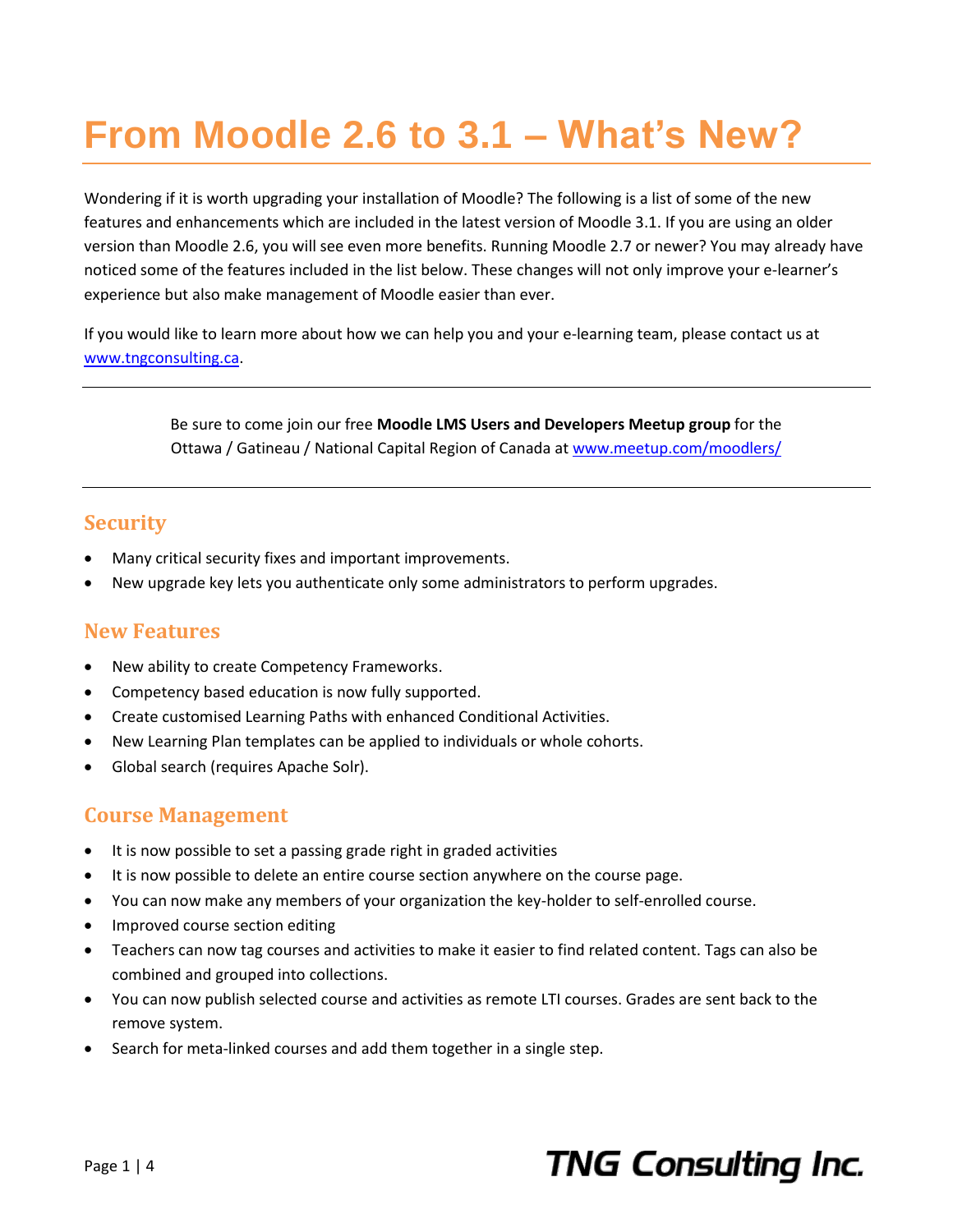# **TNG Consulting Inc.**

### **Messaging**

- You can now send message from a popup instead of a new page
- You now have the ability to delete sent messages (does not delete recipient's copy)

#### **Moodle Mobile App**

 Improvements in the areas of Choice module, Chat module, Survey module, ability to search for and selfenrol in courses.

#### **Reporting**

- Improved event system and logging.
- Improved logging for better reporting.
- Improved grader report.
- New Gradebook Single View.
- New Grade History Report.
- Gradebook natural weighting.
- New 'Grades' page for students can display all their grades from all courses.
- New 'Workshop submission' report.
- Subscription to event monitoring.

#### **Themes**

- The Bootstrap Base theme is now the default in Moodle which means it should be easier to implement new themes based on the WCAG 2.0 Level AA compliant WET-BOEW 4.0 framework (which is also based on Bootstrap).
- New template library for theme developers.

#### **User Management**

- Create cohorts by uploading a CSV file.
- New 'All cohorts' screen for administrators.
- Faster addition of cohorts and metalinked courses.
- Ability to login using your email address.
- New user menu.
- 'My Home' is now 'Dashboard'.
- New ability to specify the default blocks that will appear on the Dashboard and Profile pages.
- New 'Profile' page with quick links to profile, course details, forum posts, badges, reports and more.
- New 'My active sessions' page allows you to check to see if you forgot to logout from a different computer and log it out.
- New 'Preferences' page provides quick access to user account settings, portfolios, blogs badges and more.
- Improved filtering options on Enrolled users screen.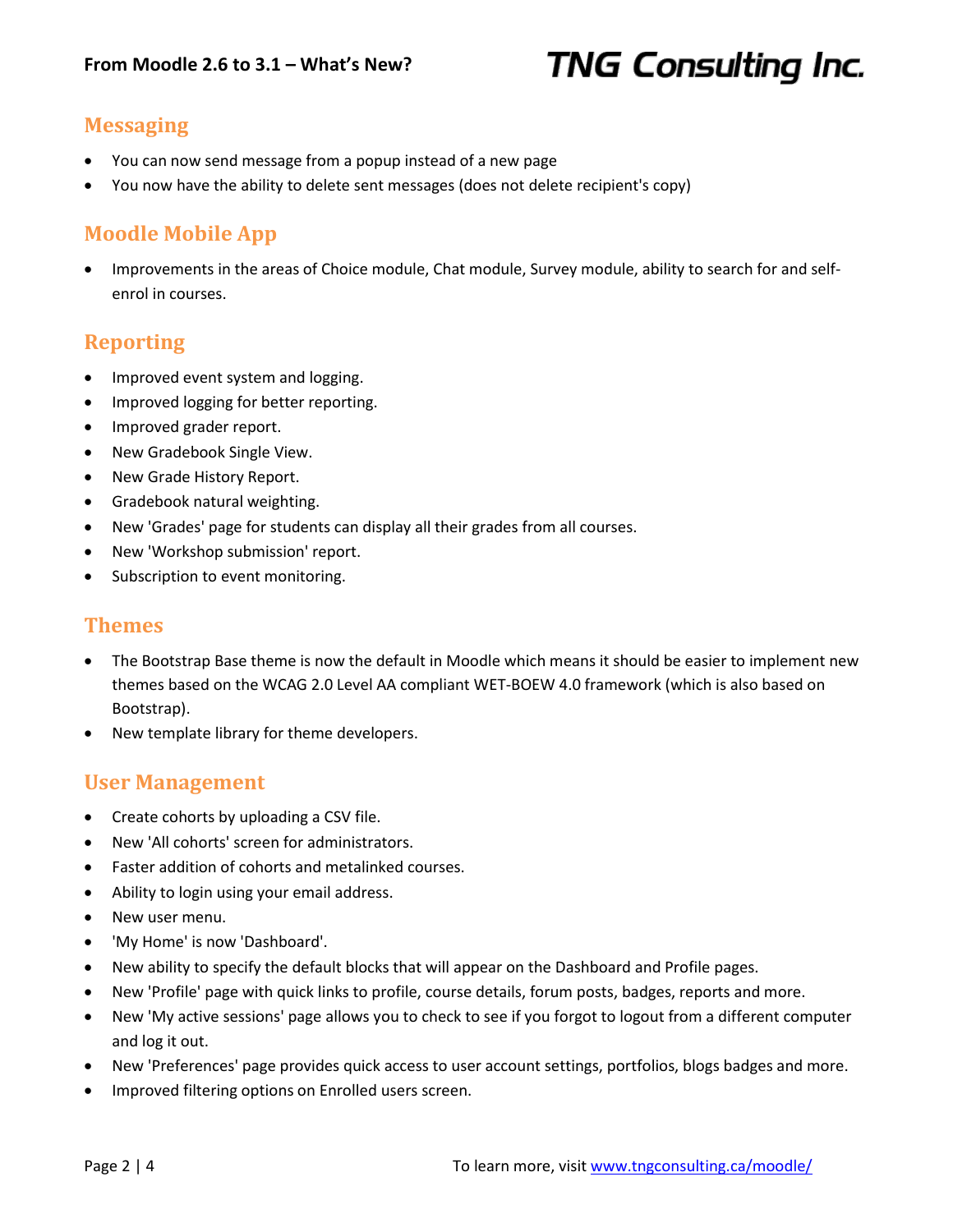## **TNG Consulting Inc.**

### **Repositories**

- Email to private files repository.
- Search file system and server files, allowing easy location of file in other courses you have access to.
- You can now display the date a file resource was uploaded or changed.

#### **WYSIWYG Editor**

- Atto, the new Moodle WYSIWYG editor is now more accessible. This improvement will also make several other activity modules that use the editor more accessible.
- It includes text auto-save.
- It includes a new mathematical equation editor
- It now has the ability to add and configure tables.
- You can now drag and drop into Atto.

#### **Assignments**

- Improved Assignment features, easier grading of assignments, download of assignment for off-line viewing.
- Teachers can now attach files for students when setting up assignments.
- Assignment file conversion allows teachers to annotate directly on uploaded submission of different file types, not just PDF (requires unoconv 07).

#### **Choice**

Choice module now supports selection of multiple choices.

#### **Database**

 Database module now supports displaying of pictures and setting certain fields to 'required'. Importing glossary entries will now include images and attachments.

#### **Files**

- Users can now bulk download files as a single ZIP file when a folder resource contains many files.
- Ability to add custom file types.

#### **Forums**

- Ability to pin posts to the top of the list in the forums.
- Ability to subscribe to individual discussions in forums.
- 'Like' rating for forum posts.
- Better navigation through forum threads.
- Reply to forum posts by email, including optional attachments.
- Display of Permalink making it easier to share and reference specific posts in the forums.